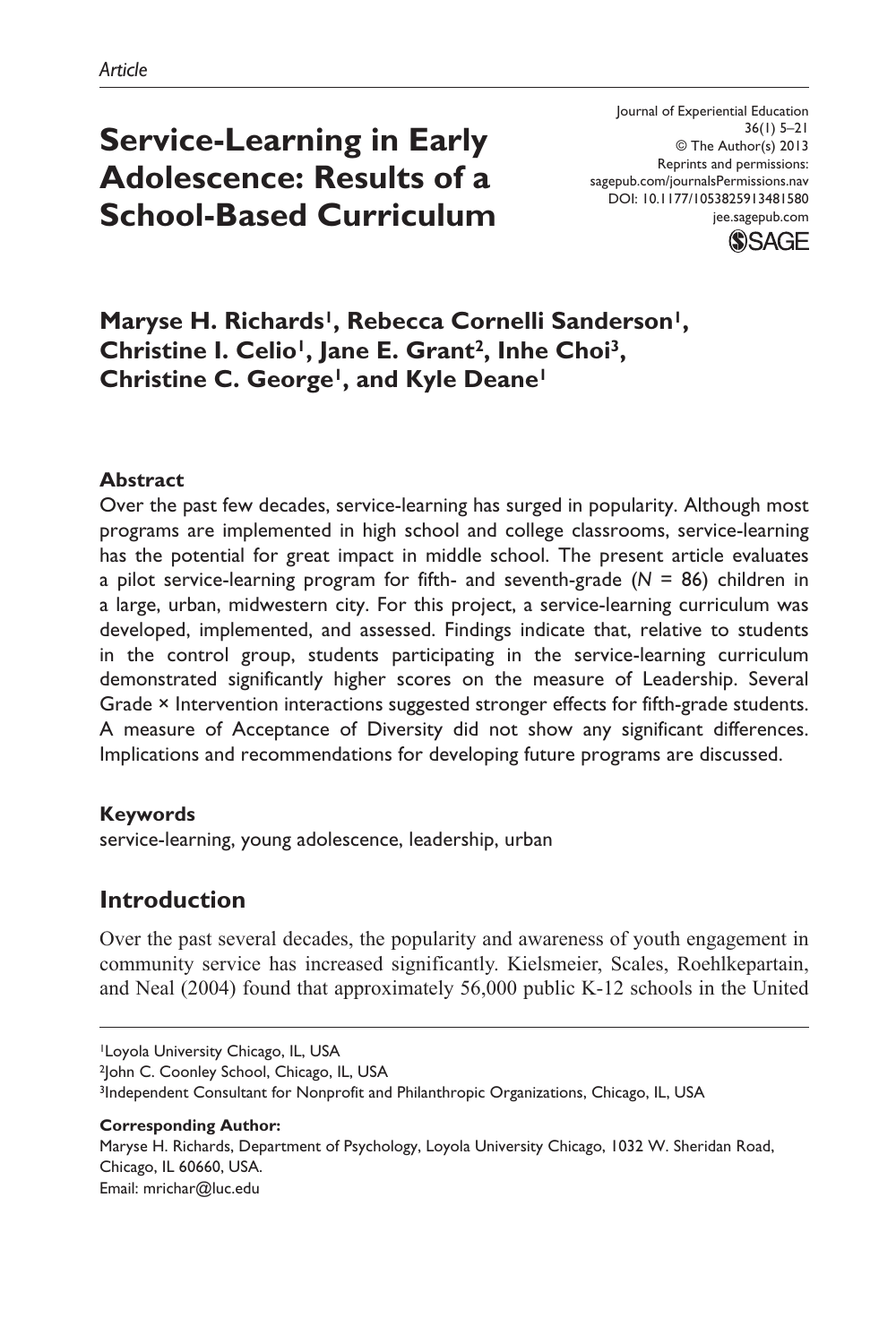States offer some sort of service opportunities, and roughly 23,000 public schools have formal service-learning projects or programs in place. Service-learning, in general, is a way to engage students in the learning process by having them provide meaningful service to others, connect this experience with the students' academic curriculum, and, frequently, reflect on the process in some fashion (Eyler, Giles, & Schmiede, 1996; Moely, Billig, & Holland, 2009).

A recent meta-analysis reviewed 62 empirical outcome studies of service-learning programs (Celio, Durlak, & Dyminicki, 2011) and found that these service-learning programs had significant positive effects on participating students; students profited personally, civically, socially, and academically from participating in service-learning programs. However, the program evaluations included in the review varied significantly with regard to methodological integrity. Therefore, the authors urged researchers to increase the methodological rigor necessary to allow confidence in results, specifically suggesting the use of reliable and valid measures and the inclusion of comparison groups (Catalano, Berglund, Ryan, Lonczak, & Hawkins, 2004). Although there has been increased popularity of service-learning programs for students of all ages, a majority (59%) of evaluated programs targeted college students (Celio & Durlak, 2008). In fact, students below the ninth grade accounted for only 9% of evaluated service-learning programs. The purpose of the present study was to develop, implement, and evaluate a pilot service-learning curriculum for middle school students, designed specifically for integration into the regular academic curricula of Chicago Public Schools.

## **Service in Adolescence: Timing Is Everything**

Participation in service-learning programs during early adolescence can produce several benefits. During this time, many adolescents begin to think abstractly about their futures (Nurmi, 1991; Piaget, 1972), engage in more intense social relationships (Montgomery, 2005), and contribute positively to their own lives and those of their peers, families, and communities (Lerner, Dowling, & Anderson, 2003; Search Institute, 2006). In fact, being involved in one's community can affect one's decisions to become involved in the future. An Independent Sector (2001) survey found that almost half (44%) of adults began doing service in their adolescence and that adolescents who do community service are twice as likely to volunteer as adults. The introduction of service work in adolescence can instill students with a sense of altruism, connect them more directly with their community, and even affect their future career choices (Astin, Vogelgesang, Ikeda, & Yee, 2000). Not surprisingly, adolescents involved in extracurricular or community-based activities tend to have higher levels of trust and more positive views of others in their communities than those not involved in such activities (Flanagan, Gill, & Gallay, 2005).

Early adolescence represents a crucial stage in identity development. At the onset of adolescence, youth are defining their self-concept with regard to family relationships, peer relationships, academic performance, and many other areas (Schwartz, 2008). In this stage, youth begin to discover and construct their identity by "trying on" goals,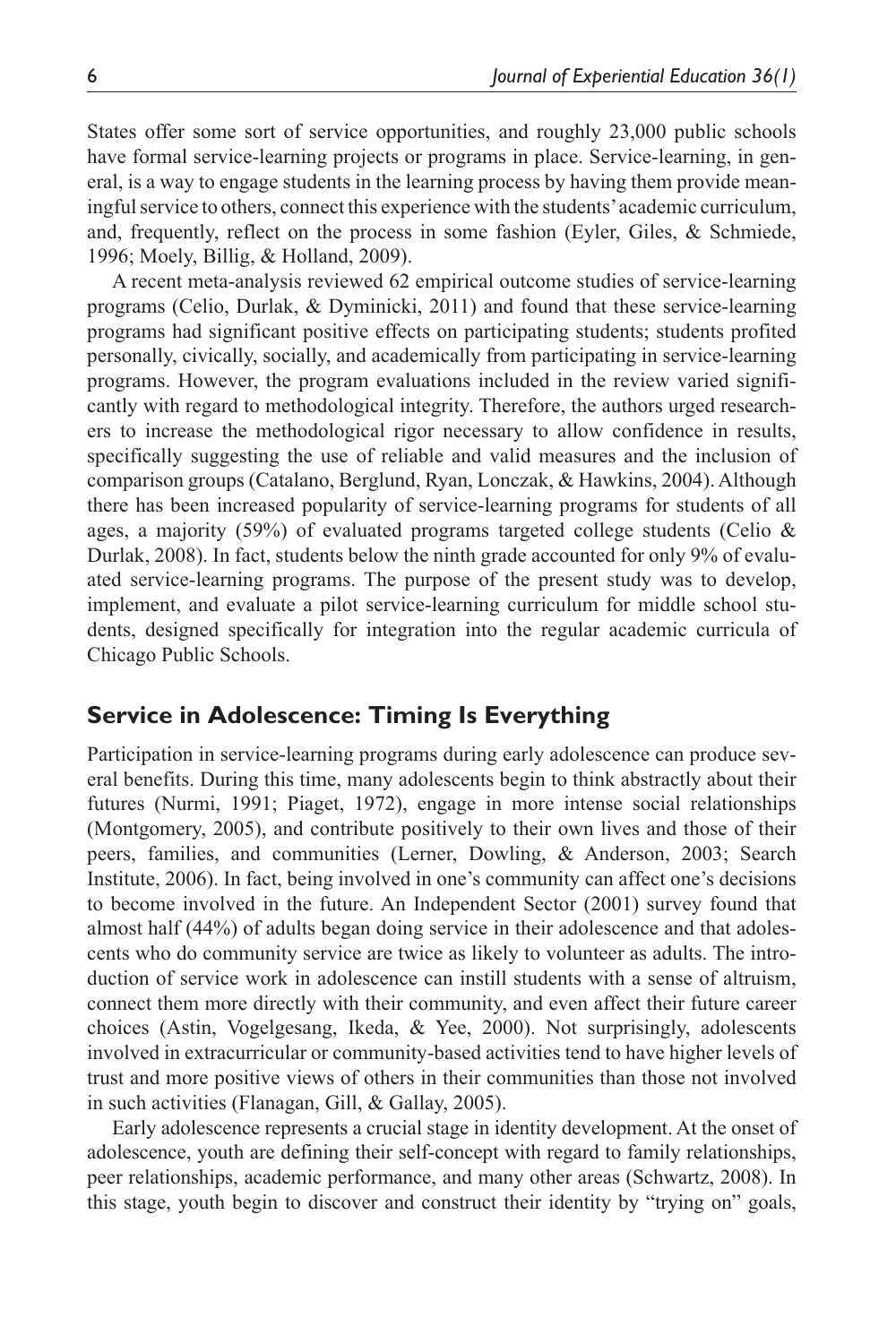values, and beliefs (Waterman, 1984). It is not surprising, then, that the development of civic identity is considered a key task of adolescence (Erikson, 1968; Sherrod, 2006; Youniss & Yates, 1997). Volunteering increases the anticipated importance of community involvement, potentially leading youth who are more invested in their communities to become involved as adults (Johnson, Beebe, Mortimer, & Snyder, 1998).

The development of civic identity is enhanced by the emergence of more sophisticated abstract thinking in early adolescence (Yurgelun-Todd, 2007). Adolescents' ability to engage in abstract thought allows them to comprehend the importance of service activities and their impact on the community. One key aspect of service-learning programs is the reflection process, in which students are encouraged to understand their experiences through a variety of activities, including engagement in discussion and journal writing (Eyler, 2002). In adolescence, students can more fully engage in reflection, and thus use service-learning opportunities to evaluate themselves, their roles in their schools, neighborhoods, and communities, and their relationship to community issues and societal problems. In the present study, Personal and Social Responsibility was expected to be enhanced by service-learning experiences and was examined as an outcome variable.

The importance of social relationships increases significantly in early adolescence and its prominence continues throughout the adolescent period. Among adolescents, feelings of peer solidarity are associated with commitments to public interest goals, such as serving one's community, nation, and people in need (Flanagan, Bowes, Jonsson, Csapo, & Sheblanova, 1998). Service programs provide opportunities for adolescents to exercise leadership skills. Particularly, for youth who are not gifted in sports or academics, service can provide an alternative arena in which they can excel and also connect with peers (Flanagan, 2004). Compared with clubs or extracurricular activities that are interest-based and tend to attract the same type of students, service has more potential for exposing youth to a variety of different people, situations, and issues in their community (Flanagan et al., 2005). Thus, those engaged in servicelearning are expected to report more comfort with, and acceptance of, diversity.

The emerging importance of social relationships coincides with the refinement of social skills during adolescence. Service-learning can provide opportunities for students to engage in more sophisticated social relationships with peers. In fact, learning how to cooperate with peers and engage in teamwork has been described as part of one of the many benefits of youth activities (Jarrett, 1998). Furthermore, being involved in activities like service-learning as a young person also assists in helping the young person develop new peer relationships, develop group social skills such as taking responsibility, and learn how to work together as a team (Dworkin, Larson, & Hansen, 2003). Doing service with peers can create an atmosphere of equality with others, where, theoretically, students can resolve differences with each other and implement programs with less adult involvement. Assuming the role of team members, students engaged in service are more likely to feel accountable to the group for projects because they play an integral role (Flanagan, 2004).

In sum, because adolescence is a time of civic, career, and social exploration, this developmental period is well-suited for the initiation of service programs. Currently,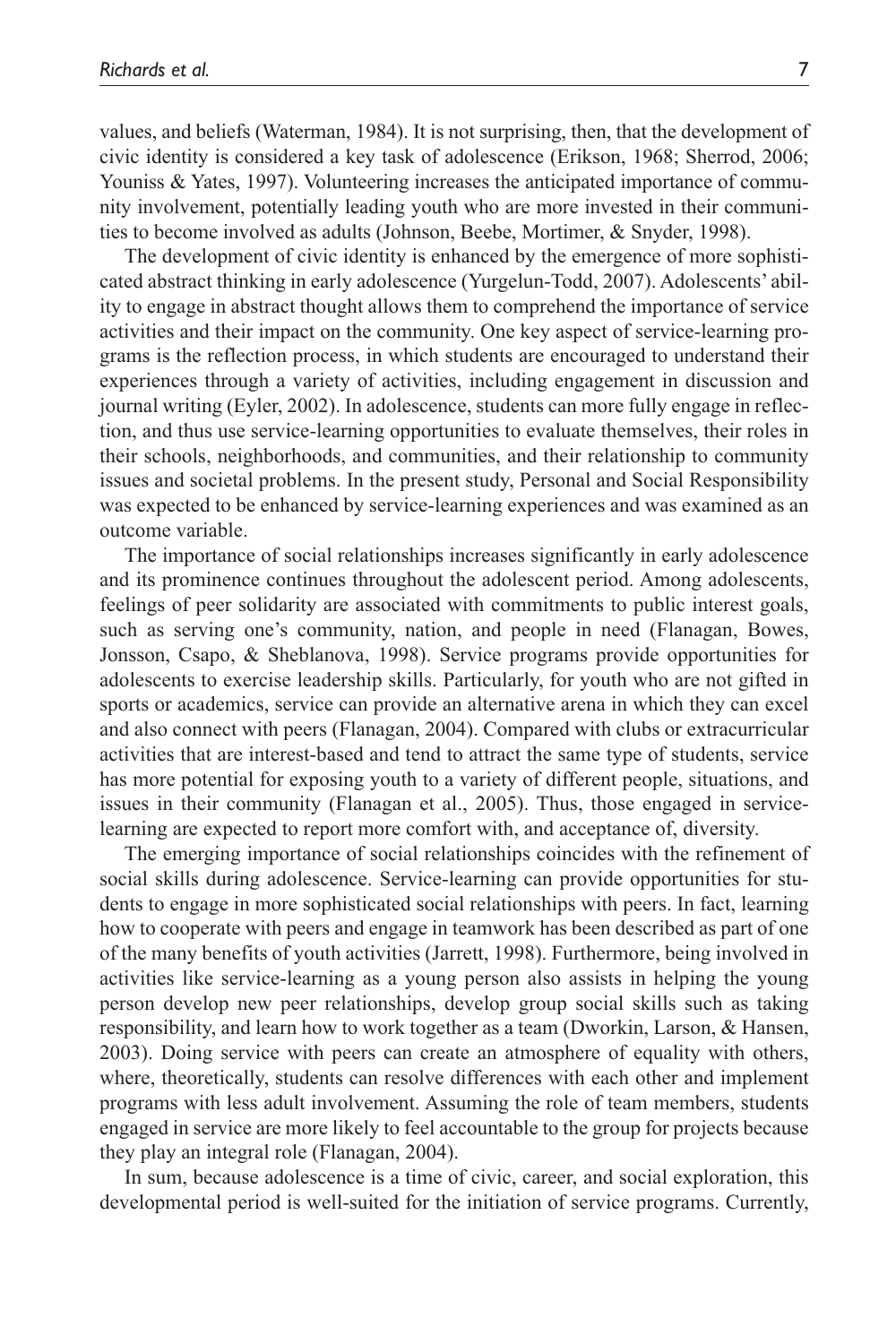service-learning programs are more prevalent in high schools and colleges. However, service-learning programs may particularly benefit youth in early adolescence, during the middle school years.

# **Benefits of Service-Learning for Young Adolescents**

Due to the preponderance of service-learning programs geared toward high school and college-age students, the majority of the empirical research has been focused on these age groups (Celio et al., 2011). And although most evaluations of service-learning have been done with older students, limited data suggest that younger students also benefit. For example, Stott and Jackson (2005) examined the effects of having middle school students become peer mentors for elementary school students. Through a retrospective, qualitative survey, the authors found that students reported enhanced academic development, life and career development, personal and social development, and multicultural and global citizenship (Search Institute, 2006; Stott & Jackson, 2005). Leadership is expected to be enhanced by this experience and, thus, will comprise another outcome measure.

Other data suggest that service-learning can affect academic success, connection to school, feelings about self, and social behaviors. For example, a study by Scales, Blyth, Berkas, and Kielsmeier (2000) investigated the effects of a service-learning program on sixth- through eighth-grade students in three different middle schools. Over the school year, students who were engaged in the service-learning talked to their parents more frequently, felt like they were effective at helping people, demonstrated greater concern for the welfare of others, and showed increased academic motivation (Scales et al., 2000). Another study with middle school students showed positive effects on social perceptions and feelings (Hecht & Fusco, 1996). Eighth-grade students visited service sites daily through a 10-week intervention, wrote reflection in journals, and discussed their experiences in class twice a week. At the conclusion of the program, students reported that the service experience provided them with unique learning opportunities, in which they felt like they made a contribution and had opportunities to express important, personal values (Hecht & Fusco, 1996). A measure of Civic Responsibility will be used as a fourth outcome.

## **Hypotheses**

Although much theory and "buzz" surrounds service-learning, Billig (2000) wrote, "Research in the field of [service-learning] has not caught up with the passion that educators feel for it" (p. 660). To address this concern, the current pilot study aimed to (a) develop and implement a curriculum-based service-learning program for middle school students and (b) evaluate the effects of this pilot program on participants relative to control students at comparable schools on four relevant constructs: Leadership, Personal and Social Responsibility, Acceptance of Diversity, and Civic Responsibility. It was hypothesized that, relative to the comparison students, students involved in the service-learning curriculum would experience increases on the four measures.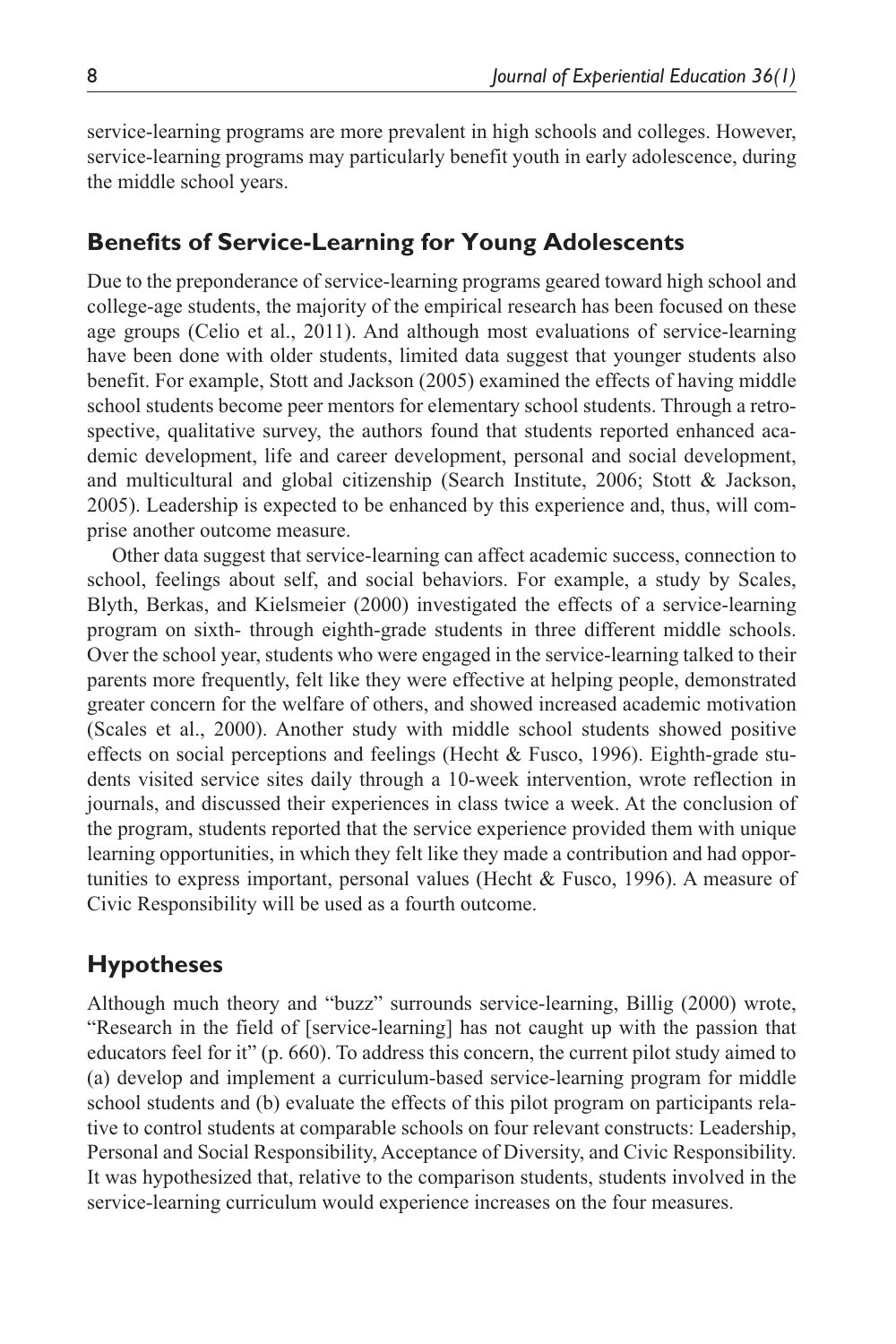#### **Method**

#### *Research Design*

The present study evaluated the impact of a Civic Engagement program implemented with fifth- and seventh-grade students at a public elementary school in Chicago. The program was implemented during the same semester in each classroom, but the curriculum was tailored to the two different grades. Two separate Chicago public schools, similar to the intervention school, provided classrooms for the comparison class in fifth- and seventh-grade classrooms. To assess program impact, participants in the intervention classrooms completed self-report questionnaires a few days prior to program implementation and within a week following program completion. The control classrooms, which did not receive any service-learning curriculum, completed the same questionnaires at similar intervals.

#### *Participants*

Three public schools in Chicago were recruited to participate in the pilot evaluation of the curriculum. One fifth-grade and one seventh-grade classroom at the same school served as the intervention group ( $n = 45$ ). Teachers from the intervention classrooms worked with the research team to collaboratively develop modules of the curriculum. Two fifth-grade and three seventh-grade classrooms (in two other schools) served as the control group  $(n = 41)$ .

The intervention school required all students in the intervention classroom to participate in the curriculum as part of the regular school day. Questionnaire data were only collected from students who provided written assent and parental written consent. In the intervention classrooms, only one student's family did not provide permission for participation in the evaluation study. However, in the control classrooms, parental consent was obtained by less than half of the children recruited, thus two schools were used to provide control participants. The intervention and control groups were similar in age and gender. Both the intervention and control groups included 37% boys and 63% girls. The intervention condition included 25 fifth graders and 20 seventh graders and the control condition included 17 fifth graders and 24 seventh graders.

#### *Measures*

The program evaluation consisted of both qualitative (regarding the process) and quantitative assessment (regarding outcomes at pre- and post-test). This article will focus on the results of the quantitative evaluation of the intervention.

To evaluate the extent to which the program succeeded in promoting positive attitudes toward Civic Engagement, participants completed pre- and postintervention questionnaires measuring Leadership, Personal and Social Responsibility, Acceptance of Diversity, and Civic Engagement. Separate analyses were conducted for each variable. Questionnaires of Leadership, Personal and Social Responsibility, and Acceptance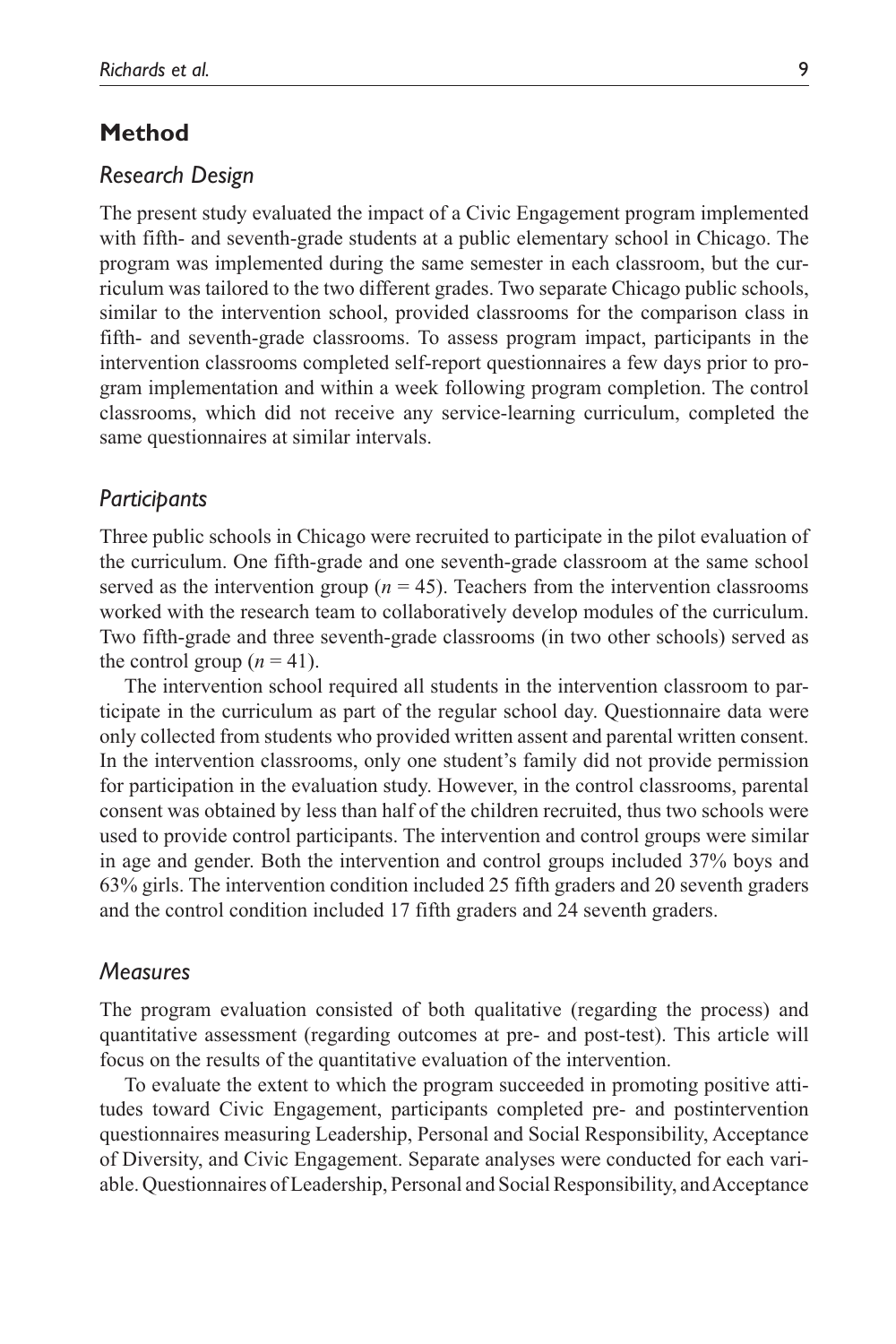of Diversity were derived from the National Community Service Survey (Brandeis University, 1995).

*Leadership.* Leadership was assessed with the eight-item Leadership scale. Items were rated on a 4-point Likert-type scale and included statements such as "I am confident in expressing my opinions in front of a group" and "I know what is expected of a leader of a group project." To improve internal consistency, pre-test ( $\alpha$  = .70) and post-test  $(\alpha = .72)$ , one item was removed. Therefore, the corrected scale included seven items. After the correction, the internal consistency was measured at pre-test ( $\alpha$  = .76) and post-test ( $α = .70$ ).

*Personal and Social Responsibility.* The Personal and Social Responsibility self-report measure had 15 items on a 5-point Likert-type scale. For each item, respondents were asked to choose the statement with which they most agree. For example, "being actively involved with community issues is . . . (a) everyone's responsibility, including mine and (b) not my responsibility. Internal reliability was measured at pre-test ( $\alpha$  = .84) and post-test ( $\alpha$  = .86).

*Acceptance of Diversity.* The Acceptance of Diversity Scale included 11 items, all rated on a 4-point Likert-type scale. Sample questions included, "I dislike being with people whose physical abilities are different from mine" and "I would have no problem working with a person whose race and ethnicity are different from mine." The pretest alpha  $(\alpha = .71)$  and posttest alpha  $(\alpha = .71)$  were achieved once 1 item was removed from the scale. The corrected scale included 10 items.

*Civic Responsibility.* Civic Responsibility was assessed with the 10-item Civic Responsibility Survey (Furco, Muller, & Ammon, 1998). The fifth-grade sample completed the Level 1 (Elementary) version ( $\alpha = .76$ ); the seventh-grade sample completed the Level 2 (Middle School) version ( $\alpha$  = .84). The survey covered three topic areas: connection to community, civic efficacy, and civic awareness. Items were rated on a 6-point Likert-type scale. Sample items included, "Doing something that helps others is important to me" and "I feel like I can make a difference in the community." A test of internal reliability for the present study found a pretest alpha coefficient of .82 and a posttest alpha of .71 after 2 items had been removed. The corrected scale included 8 items.

# *Service-Learning Program*

The program met for approximately 10 to 12 weeks, with weekly and twice per week sessions, for a total of approximately 12 sessions. Led by a team of researchers and graduate students from Loyola University Chicago, the curriculum in each classroom was administered by faculty with the support of at least two graduate students and one undergraduate student. The curriculum was divided into three components: Introduction, Getting Informed, and Getting Involved (see http://www.luc.edu/media/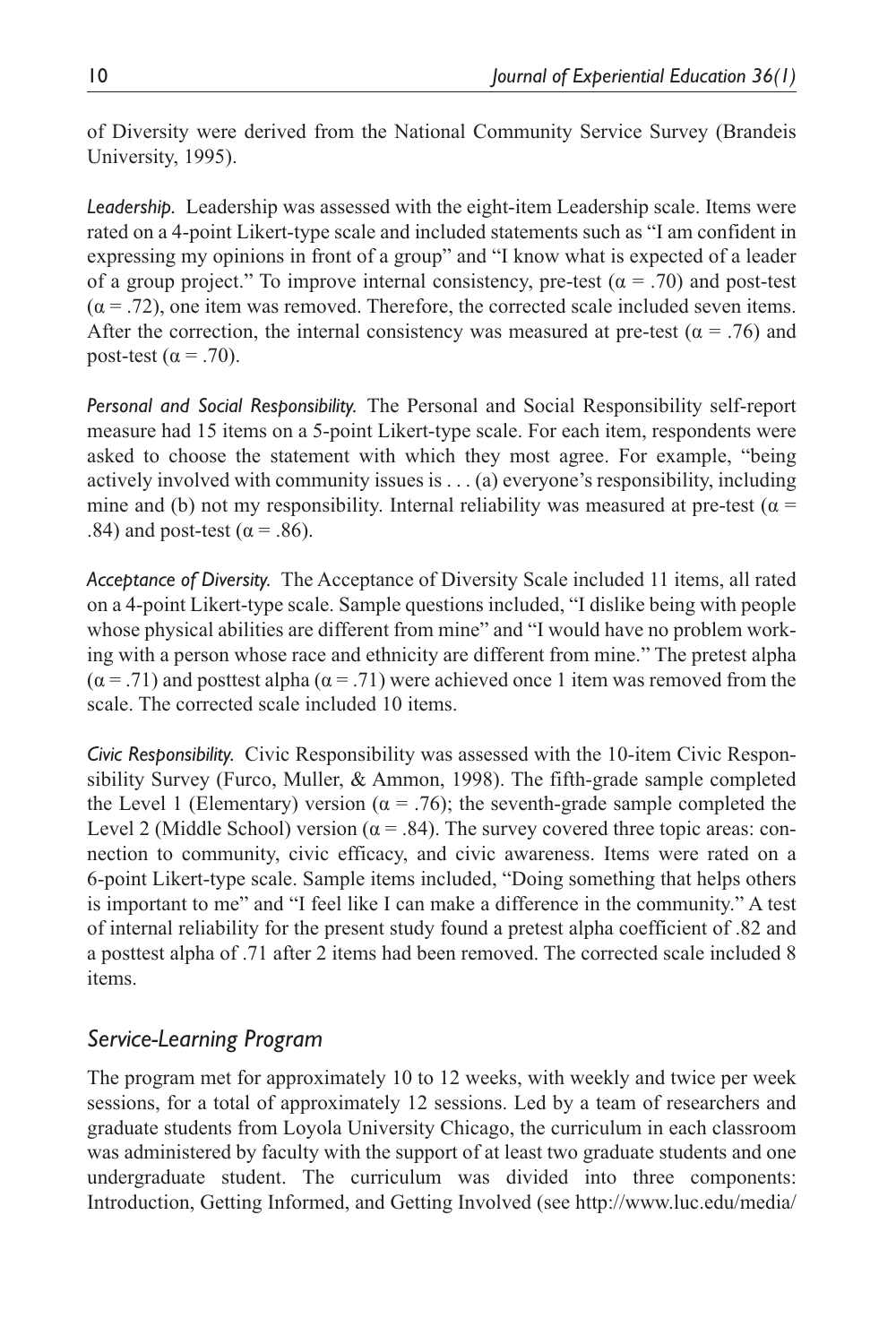|                                                    | Intervention |      |             |      | Control |      |         |      |           |       |         |
|----------------------------------------------------|--------------|------|-------------|------|---------|------|---------|------|-----------|-------|---------|
|                                                    | Time I       |      | Time II     |      | Time I  |      | Time II |      |           |       |         |
|                                                    | M            | SD   | м           | SD   | M       | SD   | M       | SD   | Fa        | $D^a$ | ď       |
| Personal and Social<br>Responsibility <sup>c</sup> | 3.90         | 0.59 | 3.86        | 0.60 | 3.86    | 0.62 | 3.72    | 0.58 | .918      | .341  | 0.02    |
| Civic Responsibility <sup>d</sup>                  | 3.65         | 0.51 | 3.58        | 0.54 | 3.77    | 0.75 | 3.77    | 0.57 | .037      | .848  | $-0.27$ |
| Leadershipe                                        | 2.24         |      | $0.44$ 2.38 | 0.39 | 2.39    | 0.42 | 2.29    | 0.42 | $10.51**$ | .002  | $-0.49$ |
| Acceptance of<br>Diversity <sup>e</sup>            | 3.38         | 0.24 | 3.27        | 0.34 | 3.25    | 0.38 | 3.21    | 0.39 | .070      | .792  | 0.41    |

**Table 1.** Comparison of Groups on Outcome Measures.

<sup>a</sup>Statistical parameters for the interaction between Time and Condition.

**bEffect size for differences at Time I by condition.** 

cMeasured on a 5-point Likert-type scale.

dMeasured on a 6-point Likert-type scale.

eMeasured on a 4-point Likert-type scale.

\*\**p* ≤ .05.

lucedu/psychology/pdfs/CEC%20Manual.doc for a more detailed description of the current program; Richards et al., 2013). The introduction units focused on introducing the Civic Responsibility curriculum to the students, exploring concepts such as the meaning of "community," "civic engagement," "leadership," and the particular topic area (e.g., hunger or community violence). During the "Getting Informed" stage of the project, students engaged with the topic that the classroom had chosen as their community issue. The fifth-grade classroom chose hunger and the seventh-grade chose community violence as their areas of focus. In the final phase of the intervention, the students demonstrated involvement in the community concerns. The fifth-grade classroom, after volunteering in local soup kitchens and reflecting on this experience, decided to organize a "toiletries" drive in their school for the local soup kitchens in which they had volunteered. The seventh-grade classroom invited a local community justice organization to facilitate peacemaking circles to address issues of respect, diversity, and social justice.

# **Results**

Normality of distributions across all measures in both samples was determined to be within appropriate levels, although all skew tended toward negative. Before the effects of the curriculum on the middle school students were examined, pre-tests were studied to rule out differences between the students who participated in the curriculum and the students who did not participate. No significant differences were found between the control and intervention conditions on the four pre-tests (see Table 1). When effect sizes indicated significant effects might have been determined with more power, they suggested higher values for the control groups. These data suggest that results from the post-tests represent effects of the curriculum implementation, or lack thereof, and not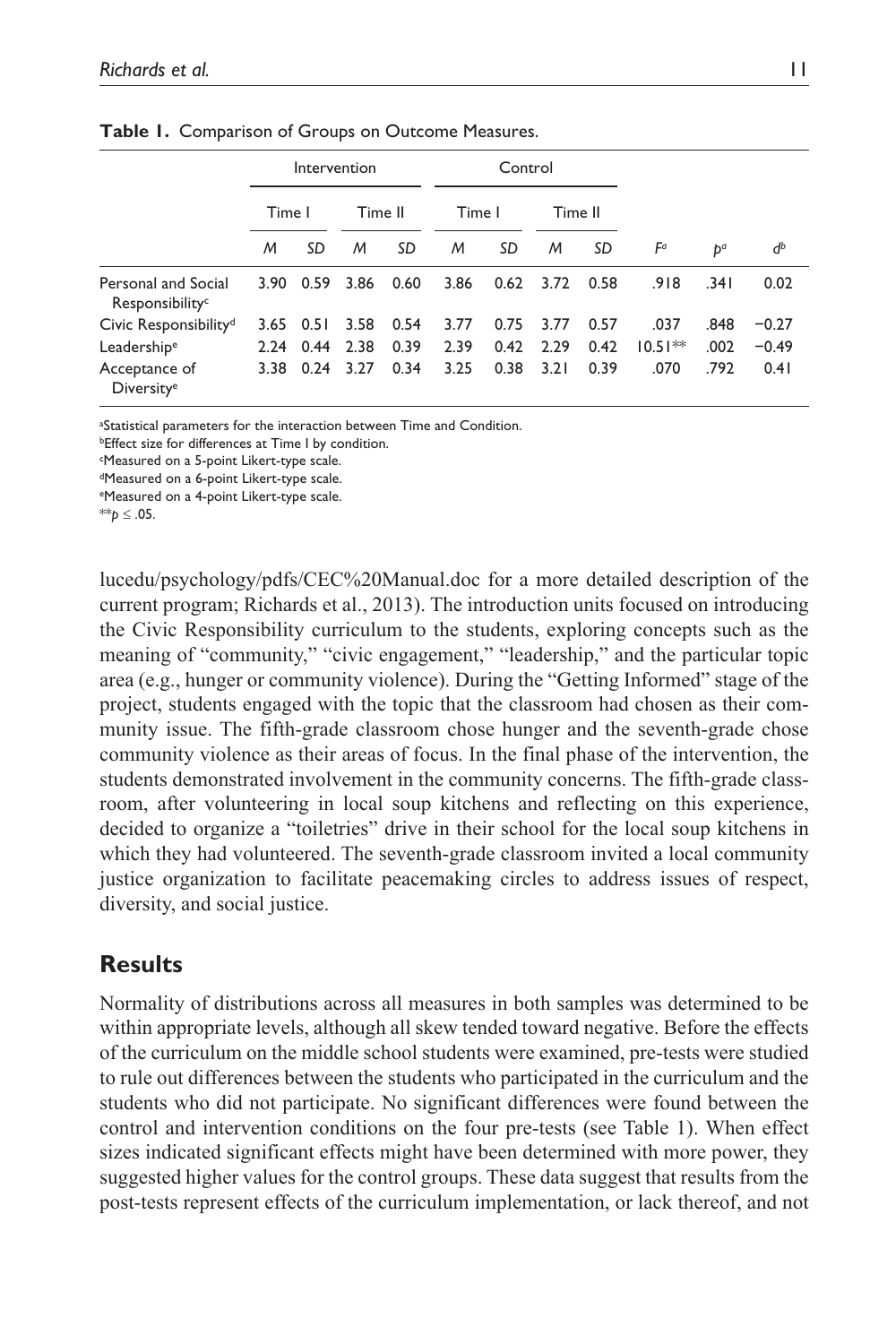|                                       | Time I to Time II |         |  |  |
|---------------------------------------|-------------------|---------|--|--|
|                                       | Intervention      | Control |  |  |
| Personal and Social<br>Responsibility | $-0.12$           | $-0.34$ |  |  |
| Civic Responsibility                  | $-0.15$           | $-0.04$ |  |  |
| Leadership                            | 0.38              | $-0.34$ |  |  |
| Acceptance of Diversity               | $-0.22$           | $-0.22$ |  |  |

**Table 2.** Effect Sizes for Intervention and Control Conditions From Pre- to Post-Test.

*Note*. Effect sizes measured in Cohen's *d*.

preexisting group differences. Correlations were computed among the outcome variables and they varied from pre- to post-tests and depending on what was correlated. The only one that was high across time was the correlation of Leadership to Personal and Social Responsibility, which averaged .59. Because these two instruments were measuring distinct constructs, they were left as individual scales.

Repeated-measures ANOVAs were used to examine the effects of the curriculum on the four measures of interest: (a) Leadership, (b) Acceptance of Diversity, (c) Personal and Social Responsibility, and (d) Civic Responsibility. ANOVAs of the interaction of Time (pre, post) and Condition (intervention, control) will be presented first, followed by ANOVAs of the three-way interactions of Time, Condition, and Grade (fifth, seventh) for each measure. A significant interaction of Time and Condition will indicate that the pre to post measure was significantly different for the intervention versus the control group. Table 1 presents the means and standard deviations for each measure by condition and time. To understand where the significant differences are found, pairedsample *t* test data were computed to discover which groups significantly differed from pre- to post-test. Table 2 displays the effect sizes for intervention and control conditions from pre–post test.

When Leadership was examined as the dependent measure, the repeated-measures ANOVA indicated a significant interaction between Time (pre, post) and Condition (intervention, control),  $F(2, 81) = 10.51$ ,  $p < .01$ . When the post hoc analyses were examined, the intervention group was found to differ significantly from pre- to postassessment ( $t = 2.46$ ,  $p < .05$ ,  $d = 0.38$ ). These results indicated that the intervention group enhanced their beliefs about their own leadership capacities and potentials from before the curriculum to after it. The control group dropped significantly from Time 1 to Time 2 assessment  $(t = -2.14, p < .05, d = -0.34)$ , suggesting that these students experienced less confidence in their leadership over time. Figure 1 illustrates this interaction of Time and Condition ANOVA. The three-way interactions of Condition (intervention, control), Time (pre, post), and Grade (fifth, seventh) revealed significant results for Leadership. Although the small cell sizes suggest caution in the interpretation of these pilot data, the results indicated that Grade moderated the effects of the Civic Engagement curriculum on Leadership,  $F(4, 84) = 6.78$ ,  $p < .05$ , suggesting that the effects of the intervention were more pronounced for the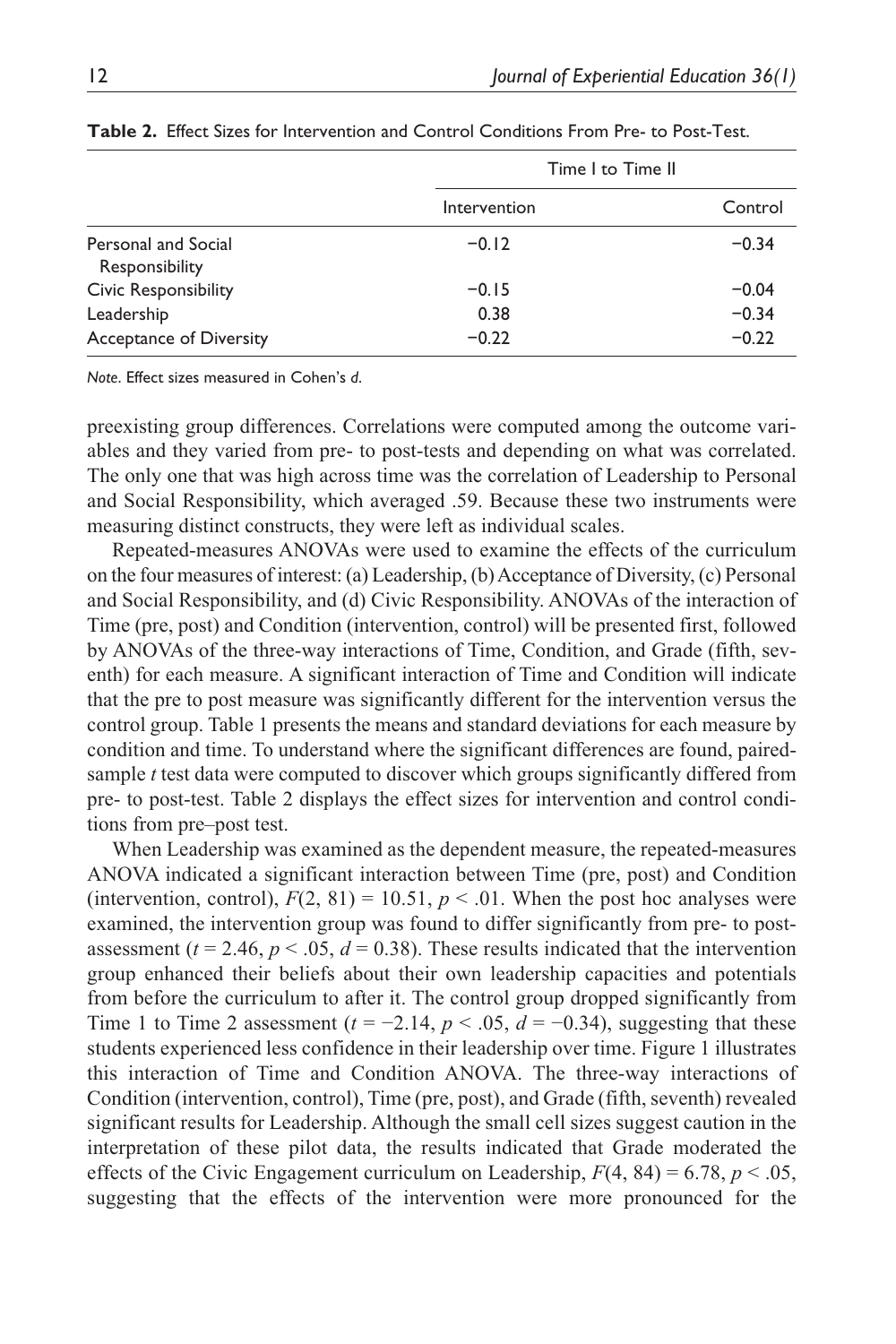

**Figure 1.** The Effect of Time and Condition on Leadership.



**Figure 2.** The Effect of Time, Condition, and Grade on Leadership.

fifth-grade students,  $F(1, 38) = 15.20, p < .001, d = 0.37$ , relative to the seventh-grade students,  $F(1, 41) = 2.29$ ,  $p = .138$ . See Figure 2 for the pattern.

Turning to Personal and Social Responsibility, a similar, but not significant, pattern emerged, especially for the analysis that included grade. Thus, Time (pre, post) and Condition (intervention, control) did not interact,  $F(2, 80) = .92$ ,  $p < .34$ . The threeway interactions of Condition (intervention, control), Time (pre, post), and Grade (fifth, seventh) revealed close to significant results. Although the small cell sizes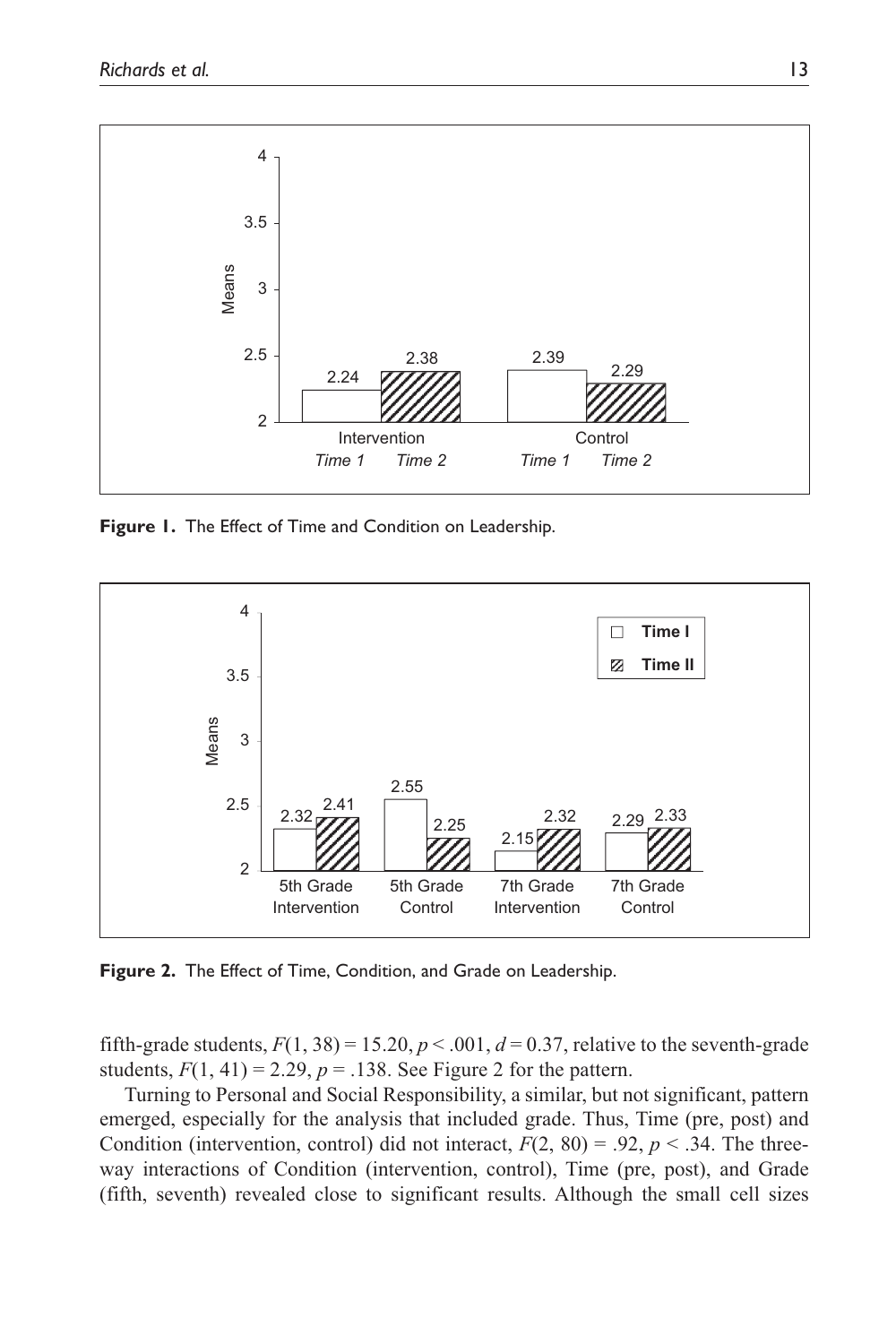

**Figure 3.** The Effect of Time and Condition and Grade on Personal and Social Responsibility.

suggest caution in the interpretation of these pilot data, the results indicated that grade trended toward moderation of the effects of the Civic Engagement curriculum on Personal and Social Responsibility,  $F(4, 78) = 3.42$ ,  $p = .07$ , suggesting that the effects of the intervention were stronger for the fifth-grade students,  $F(1, 38) = 2.88$ ,  $p < 0.10$ ,  $d = 0.14$ , than for the seventh-grade students,  $p = 0.45$ ,  $d = -0.39$  (see Figure 3 for the pattern).

Finally, we expected that the middle school students would demonstrate a greater Civic Responsibility and Acceptance of Diversity after undergoing the curriculum. The repeated-measure ANOVAs suggested that the patterns of results for Civic Responsibility were consistent with the hypothesis when grade was examined as a possible moderator. The three-way interactions of Condition (intervention, control), Time (pre, post), and Grade (fifth, seventh) revealed significant results for Civic Responsibility,  $F(4, 76) = 4.67$ ,  $p < .05$ , suggesting that the effects of the intervention were statistically significant for the fifth-grade students,  $F(1, 37) = 4.91$ ,  $p < .05$ ,  $d =$ 0.20) relative to the seventh-grade students,  $p = .20$ ,  $d = -0.72$  (see Figure 4 for the pattern). No two- or three-way interactions emerged for Acceptance of Diversity.

The three-way interactions of Condition (intervention, control), Time (pre, post), and Gender (female, male) did not reveal any significant three-way interactions. Thus, gender did not moderate the effects of the Civic Engagement curriculum on the four outcomes.

## **Discussion**

This pilot study involved creating a Civic Engagement curriculum, implementing the curriculum, and evaluating the effects of the curriculum on four outcomes. These four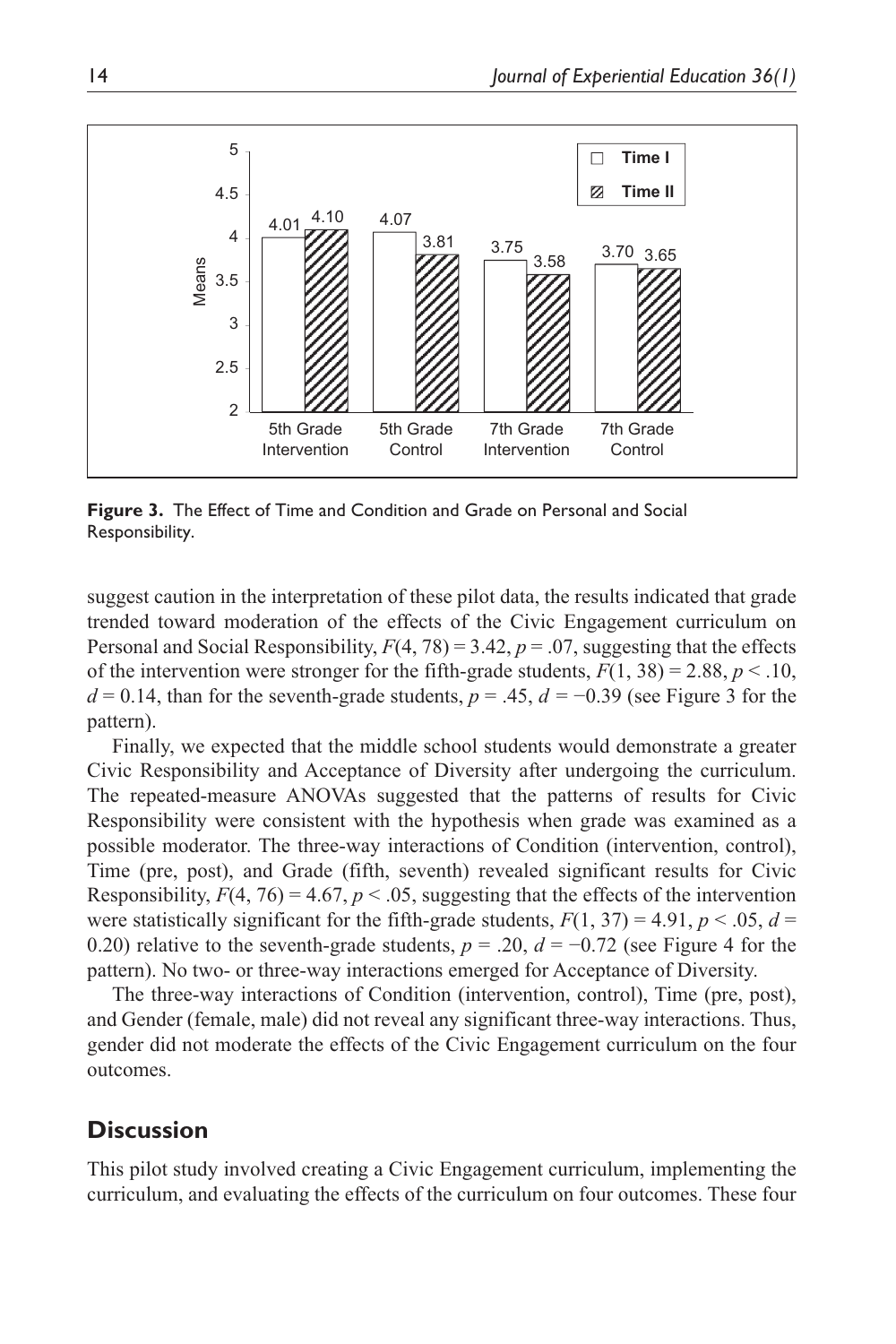

**Figure 4.** The Effect of Time and Condition and Grade on Civic Responsibility.

outcomes were chosen to capture four domains of attitudes and beliefs about leadership and responsibility as well as the self in relation to community and diversity. It was hypothesized that on post-tests, relative to students who had not undergone the curriculum, students participating in the curriculum would demonstrate relatively higher scores on measures of Personal and Social Responsibility, Civic Responsibility, Leadership, and Acceptance of Diversity. Our results suggested partial support for the hypotheses, in that on one of the four measures, the curriculum students reported a significant difference from the noncurriculum students from before to after the curriculum. Specifically, the measure of Leadership significantly increased for the curriculum condition relative to declines in the noncurriculum condition at post-test. On both this construct, as well as on Personal and Social Responsibility and Civic Responsibility, the fifth-grade students demonstrated stronger curriculum effects in the expected direction than did the seventh-grade students.

The Leadership construct, affected by the service-learning curriculum, is important to healthy civic development. Leadership demonstrated shifts over time with the intervention for the whole sample. The effects of the service-learning curriculum on fifthgrade Leadership as well as Personal and Social Responsibility and Civic Responsibility are consistent with other research focused on early adolescence. Data suggest that middle school students involved in service-learning are more likely to attend class regularly and spend longer time periods on task, which may indicate an increased desire to learn (Soslau & Yost, 2007), and an enhanced sense of personal responsibility. Leadership qualities could be considered similar to those of self-efficacy. A person who perceives him or herself as capable of influencing social situations that could significantly affect his or her life may feel useful, competent, hopeful, and confident (Bandura, 1997).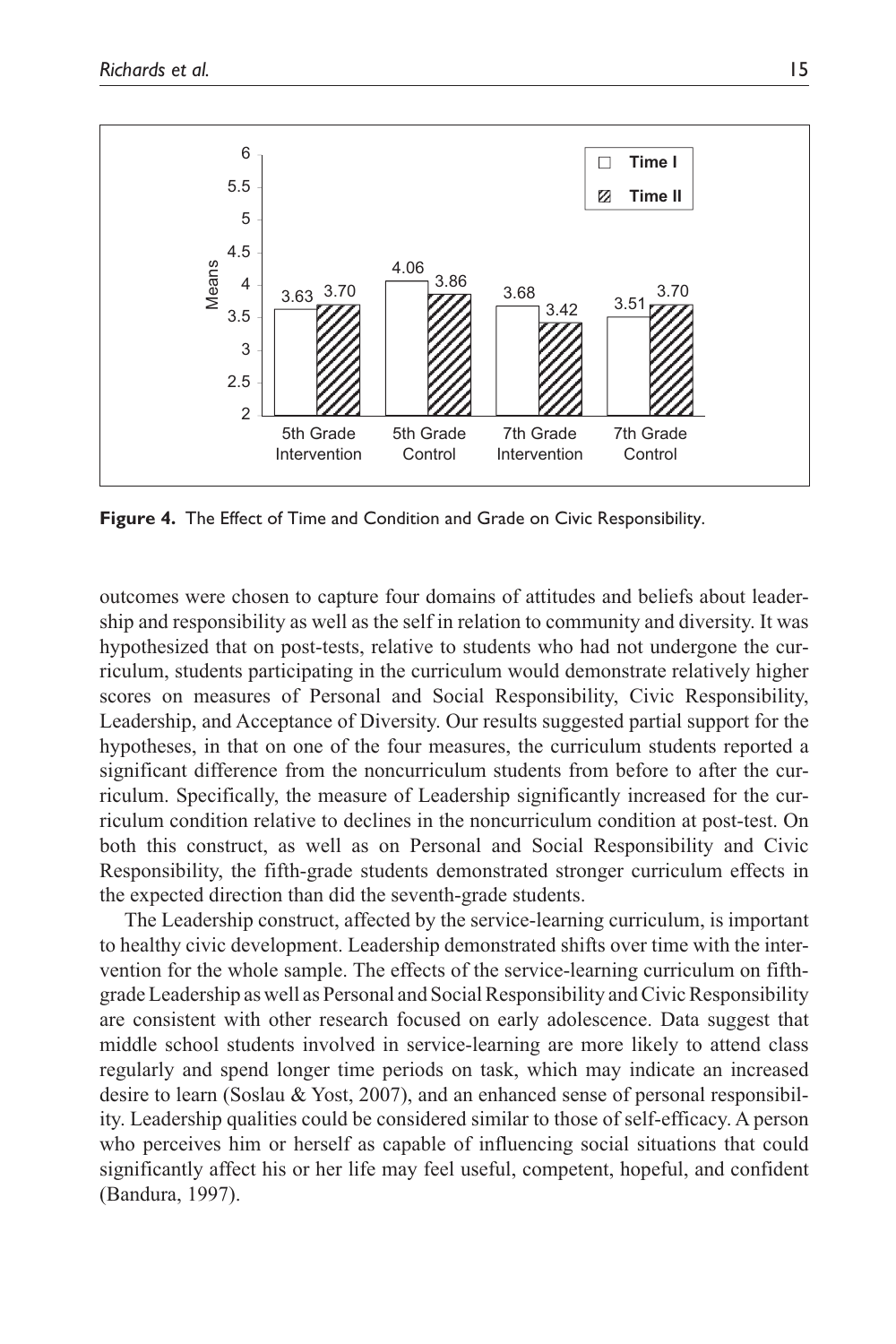However, our measures of Diversity and Civic Responsibility did not follow the same pattern for the whole sample. Noncurriculum students scored higher on Civic Responsibility on pre-test and did not decline as much as the curriculum students on the post-test. The nonsignificant finding with Civic Responsibility among curriculum students is an effect found in other studies. Though middle school students increased the level of their intent to be involved in community action in Lakin and Mahoney's (2006) study, no gains were demonstrated in the students' sense of Civic Responsibility. College students in a service-learning course held less favorable attitudes toward community service after taking the course than before (Parker-Gwin & Mabry, 1998). Lakin and Mahoney reported that changes in self-efficacy were not significant after middle school students participated in a service-learning program. Data suggesting no change or declines following involvement in a service-learning program could be explained in a variety of ways. Many of the studies cited had small samples, which could have affected the reliability of the measures or limited the power to detect program effects (Lakin & Mahoney, 2006). In addition, exposure to the realities of Civic Responsibility may have clarified the challenges and thus limited students' ideas of what is possible (Parker-Gwin & Mabry, 1998).

The grade differences deserve a brief discussion. The lack of effects with the seventhgrade students may speak to the different community problems addressed by the different classes. In addition, the quality of classroom environment clearly affects both student learning and development (e.g., Pianta & Hamre, 2009) and appeared to vary in this study. The fifth-grade curriculum may have been implemented in a more effective way. The grade differences found here may reflect any or all of these possibilities.

Because little empirical data are available for service-learning programs targeting middle school students (Celio & Durlak, 2008), these findings contribute to the literature on service-learning in this population, by demonstrating an effect on a relevant construct. By engaging in a service-learning curriculum, students may be insulating themselves from possible declines in Leadership, and Personal and Social Responsibility that may occur at this age. It is clear that early adolescence can represent a time of both risk and vulnerability (Carlo, Fabes, Laible, & Kupanoff, 1999; Chen, 1997; Larson, 2006). Declines in measured outcomes are not uncommon with young people in service-learning courses. Shirilla (2009) observed declines in both service-learning and control students, exemplifying the transitional nature of middle school years. Service-learning programs that engage youth with their peers around issues of leadership, responsibility, equity, and empathy may work as a protective factor for youth during this risky developmental stage.

The evidence that service-learning students score better than their non-servicelearning peers is stronger with older students. College students in service-learning courses reported higher levels of community efficacy and community connectedness than non-service-learning students (Eyler, Giles, & Braxton, 1997), while students in high school and college, following a service-learning course, showed an increase in feeling personally responsible for their own lives and their communities, and felt a need to take personal action (Billig, 2000; Conrad & Hedin, 1982; Newmann & Rutter, 1983). For college students, involvement in a service-learning program demonstrated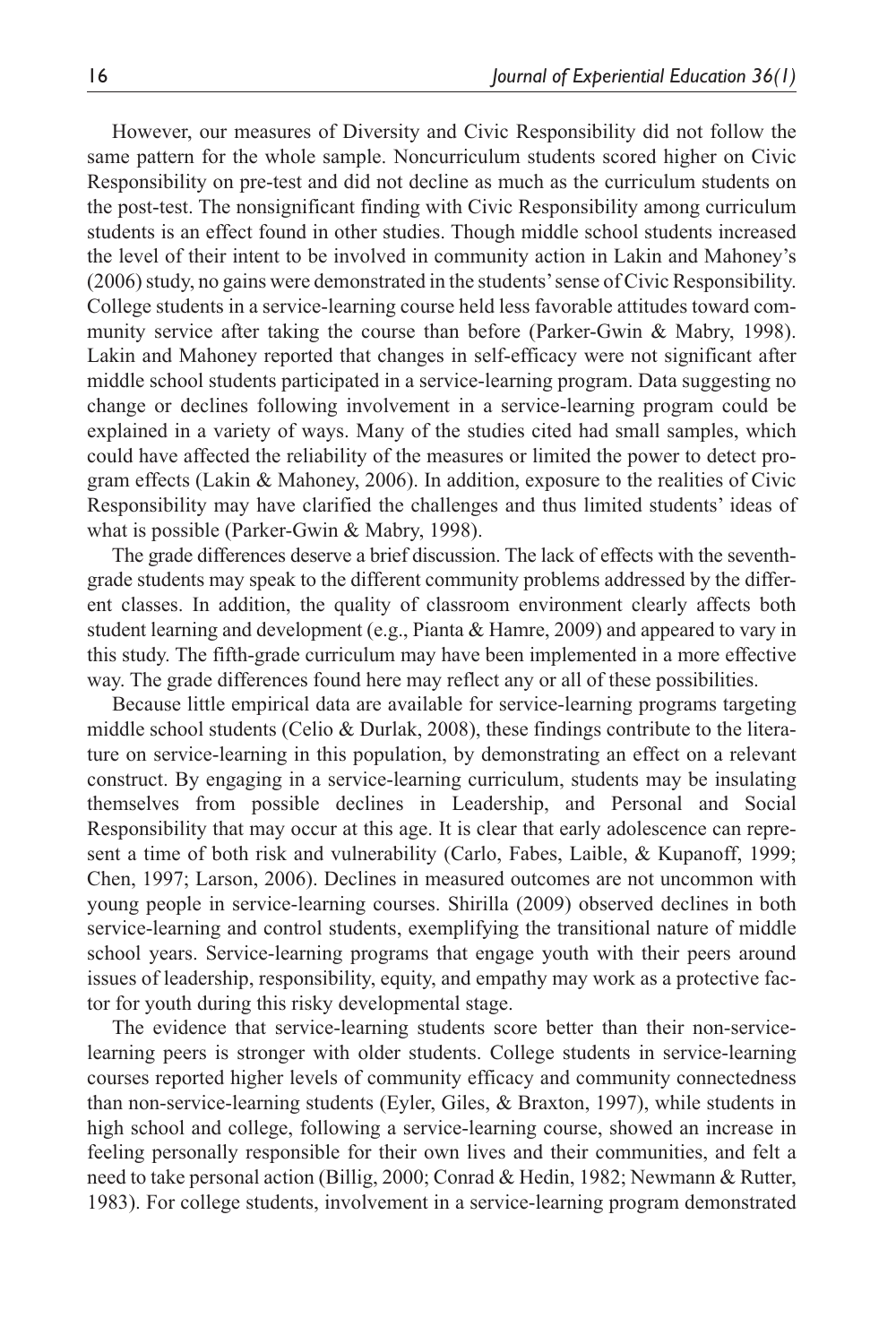significant positive effects on academic performance (GPA, writing skills, critical thinking skills), values (commitment to activism and to promoting racial understanding), self-efficacy, leadership (leadership activities, self-rated leadership ability), choice of a service career, and plans to participate in service after college (Astin et al., 2000). Turning to younger students, previous partnerships between universities and urban middle schools have resulted in the creation of successful service-learning programs (Soslau & Yost, 2007), although fewer data are available. Soslau and Yost (2007) noted that authentic instruction in the context of community events, much like what was done in this program, has the potential to lead students to understand the natural connections between classroom learning and their community service.

#### *Limitations*

Due to the pilot nature of this study, there were a few methodological limitations that should be resolved in a larger evaluation of the curriculum. First, the intervention was nested within classrooms, within schools. Learning environments and social processes may differ significantly per classroom and per school. Classroom climate has been found to affect learning in important ways (e.g., Pianta & Hamre, 2009). Subsequently, it is unclear how the results were influenced by these potential factors. Second, even though the sample size was larger than most in the service-learning literature, it was small compared with other program evaluation research. The sample size limited our power to look for moderators such as gender and grade. Future studies are needed to replicate our study with larger numbers of classrooms and schools. Questions about how service-learning affects girls differently from boys and how development through middle school affects this type of learning can then be better addressed.

Although this program was consistent with the amount of class periods used in other schools attempting service-learning courses, students may have benefited more from a longer program. Billig, Hofschire, Meyer, and Yamauchi (2006) suggested that service programs often have negligible effects if they involve less than 40 hours of student engagement. Thus, future programs could involve more active hours of service and related curriculum.

Another concern is that a ceiling effect may have limited our capacity to find significant improvements from pre- to post-testing on most of our measures with the curriculum group. An examination of pre-test means revealed that the means were close to the maximum possible of 4 points for Acceptance of Diversity, 5 points for Personal and Social Responsibility, and 6 points for Civic Responsibility. This ceiling effect was less pronounced on the Leadership scale, and this was the one measure that showed improved scores for the curriculum group. The participating curriculum and noncurriculum classrooms were part of Chicago public schools with more resources than most of the other schools in the district. In addition, the participating students were more often from middle-income homes. This demographic of students may have had more exposure to diversity training and lessons in Civic Responsibility than other students of the same age. One of our long-term goals is to implement this curriculum in schools with fewer resources and to students who live in low-income communities.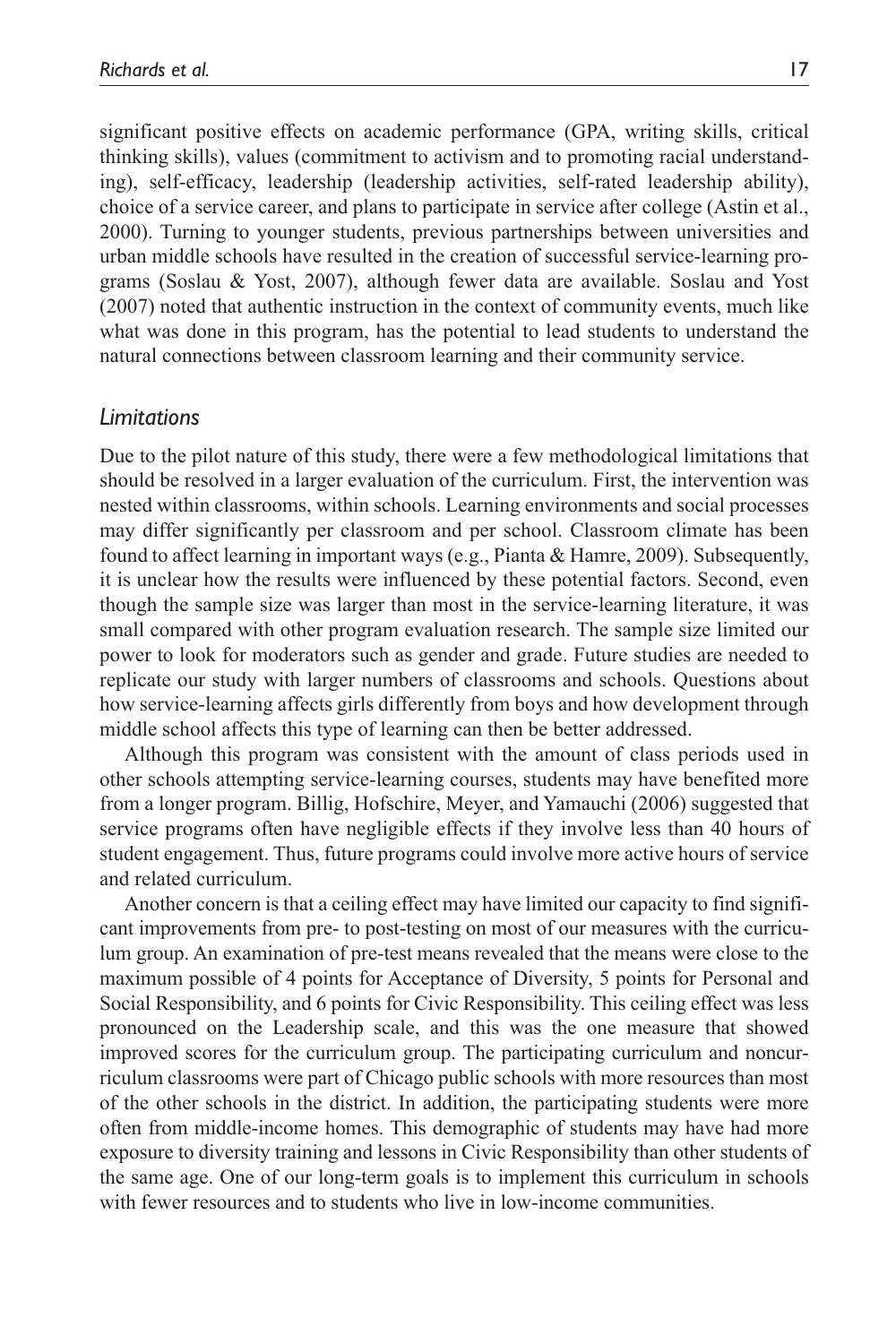The ceiling effect may also be partially explained by social desirability, particularly with regard to the questions about diversity. When items on measures are as transparent in their purpose, as in this study, students may tend to reflect socially desirable traits rather than their actual attitudes (Plant & Devine, 1998). To address the potential effects of this issue in the future, measures that are less susceptible to a ceiling effect, as well as a Social Desirability Scale, could be included.

## **Conclusion**

In conclusion, although the findings of past research in Service Learning and Civic Engagement has been promising for adolescents, the number of studies is limited. Inconsistency in program characteristics, inadequate reporting in the studies, and poor methodological rigor affect the confidence in the findings and the ability to establish a set of "best practices" (Celio et al., 2011). In responding to these issues, the current work provides an important model for service-learning curriculum development and evaluation with young adolescents.

#### **References**

- Astin, A. W., Vogelgesang, L. J., Ikeda, E. K., & Yee, J. A. (2000). *How service-learning affects students. Executive summary*. Retrieved from http://www.gseis.ucla.edu/heri/PDFs/ HSLAS/HSLAS.PDF
- Bandura, A. (1997). *Self-efficacy: The exercise of control*. New York, NY: W. H. Freeman/ Times Books/Henry Holt & Co.
- Billig, S. H. (2000). Research on K-12 school-based service-learning: The evidence builds. *Phi Delta Kappa*, *81*, 650-664.
- Billig, S. H., Hofschire, L., Meyer, S., & Yamauchi, L. A. (2006). Student outcomes associated with service-learning in a culturally relevant high school program. *Journal of Prevention & Intervention in the Community*, *32*(2), 149-164. doi:10.1300/J005v32n01\_10
- Brandeis University. (1995). *National Community Service Study Survey*. Retrieved from http:// cart.rmcdenver.com/instruments/national\_community.pdf
- Carlo, G., Fabes, R. A., Laible, D., & Kupanoff, K. (1999). Early adolescence and prosocial/moral behavior II: The role of social and contextual influences. *Journal of Early Adolescence*, *19*, 133-147.
- Catalano, R. F., Berglund, M. L., Ryan, J. A. M., Lonczak, H. S., & Hawkins, J. D. (2004). Positive youth development in the United States: Research findings on evaluations of positive youth development programs. *Prevention & Treatment*, *5*, 1-117.
- Celio, C. I., & Durlak, J. A. (2008, March). Service in adolescence: What's age got to do with it? In Flanagan, C. (Chair), *Civic and political engagement in adolescence and emerging adulthood*. Poster symposium conducted at the annual meeting of the Society for Research on Adolescence, Chicago, IL.
- Celio, C. I., Durlak, J. A., & Dyminicki, A. (2011). Helping others and helping oneself: A metaanalysis of service-learning programs. *Journal of Experiential Learning*, *3*, 164-181.
- Chen, X. (1997). *Students' peer groups in high school: The pattern and relationships to educational outcomes. Statistics in brief*. Washington, DC: National Center for Education Statistics, Department of Education.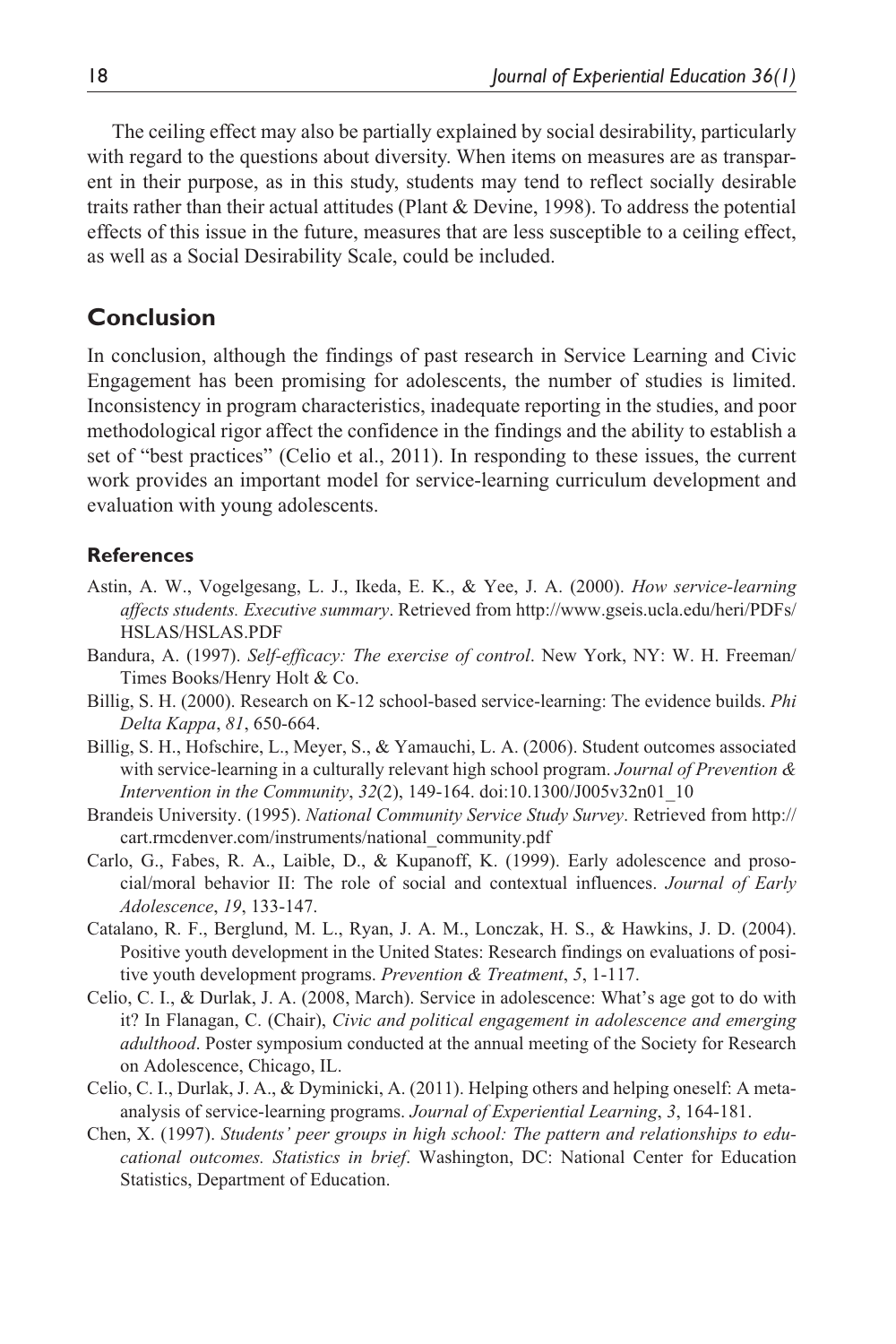- Conrad, D., & Hedin, D. (1982). The impact of experiential education on adolescent development. *Child & Youth Services*, *4*, 57-76.
- Dworkin, J. B., Larson, R., & Hansen, D. (2003). Adolescents' accounts of growth experiences in youth activities. *Journal of Youth and Adolescence*, *32*, 17-26.
- Erikson, E. (1968). *Identity, youth, and crisis*. New York, NY: W. W. Norton.
- Eyler, J. S. (2002). Reflection: Linking service and learning—Linking students and communities. *Journal of Social Issues*, *58*, 517-534.
- Eyler, J. S., Giles, D. E., Jr., , & Braxton, J. S. (1997). The impact of service-learning on college students. *Michigan Journal of Community Service Learning*, *4*, 5-15.
- Eyler, J. S., Giles, D. E., Jr., , & Schmiede, A. (1996). *A practitioner's guide to reflection in service-learning: Student voices and reflections*. Nashville, TN: Vanderbilt University.
- Flanagan, C. A. (2004). Volunteerism, leadership, political socialization, and civic engagement. In R. M. Lerner, & L. Steinberg (Eds.), *Handbook of adolescent psychology* (pp. 721-746). New York, NY: Wiley.
- Flanagan, C. A., Bowes, J. M., Jonsson, B., Csapo, B., & Sheblanova, A. (1998). Ties that bind: Correlates of adolescents' civic commitments in seven countries. *Journal of Social Issues*, *54*, 457-475.
- Flanagan, C. A., Gill, S., & Gallay, L. S. (2005). Social participation and social trust in adolescence: The importance of heterogeneous encounters. In A. Omoto (Ed.), *Processes of community change and social action* (pp. 149-166). Mahwah, NJ: Erlbaum.
- Furco, A., Muller, P., & Ammon, M. S. (1998). *Civic responsibility surveys. Service-Learning Research and Development Center*. Berkeley: University of California.
- Hecht, D., & Fusco, D. (1996, April). *Student perceptions of the opportunities available from participating in service-learning* (Report No. CE 075514). Paper presented at the Annual Meeting of the American Educational Research Association, New York, NY. (ERIC Document Reproduction Service No. Ed415359)
- Independent Sector. (2001). *Giving and volunteering in the United States*. Washington, DC: Author.
- Jarrett, R. L. (1998). African American children, families, and neighborhoods: Qualitative contributions to understanding developmental pathways. *Applied Developmental Science*, *2*, 2-16.
- Johnson, M., Beebe, T., Mortimer, J., & Snyder, M. (1998). Volunteerism in adolescence: A process perspective. *Journal of Research on Adolescence*, *8*, 309-331.
- Kielsmeier, J. C., Scales, P. C., Roehlkepartain, E. C., & Neal, M. (2004). Community service and service-learning in public schools. *Reclaiming Children and Youth: The Journal of Strength-Based Interventions*, *13*, 138-144.
- Lakin, R., & Mahoney, A. (2006). Empowering youth to change their world: Identifying key components of a community service program to promote positive development. *Journal of School Psychology*, *44*, 513-531. doi:10.1016/j.jsp.2006.06.001
- Larson, R. (2006). Positive youth development, willful adolescents, and mentoring. *Journal of Community Psychology*, *34*, 677-689.
- Lerner, R. M., Dowling, E. M., & Anderson, P. M. (2003). Positive youth development: Personhood as the basis of thriving and civil society. *Applied Developmental Science*, *7*, 172-180.
- Moely, B. E., Billig, S. H., & Holland, B. A. (Eds.). (2009). *Creating our identities in servicelearning and community engagement*. Charlotte, NC: Information Age Publishing.
- Montgomery, M. J. (2005). Psychosocial intimacy and identity: From early adolescence to emerging adulthood. *Journal of Adolescent Research*, *20*, 346-374.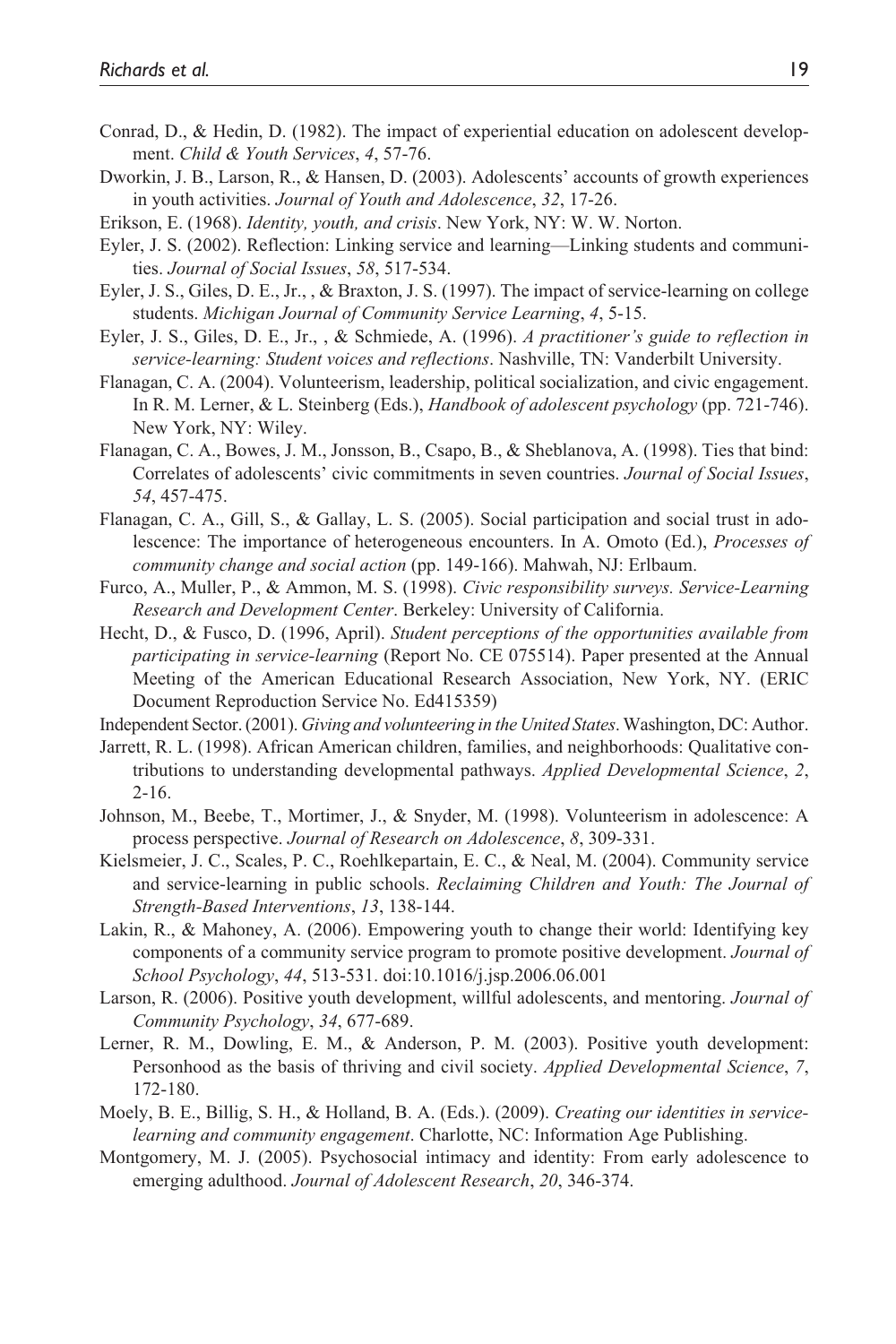- Newmann, F. M., & Rutter, R. A. (1983). *The effects of high school community service programs on students' social development. Final report*. Madison: Wisconsin Center for Education Research.
- Nurmi, J. E. (1991). How do adolescents see their future? A review of the development of future orientation and planning. *Developmental Review*, *11*, 1-59.
- Parker-Gwin, R., & Mabry, J. B. (1998). Service learning as pedagogy and civic education: Comparing outcomes for three models. *Teaching Sociology*, *26*, 276-291.
- Piaget, J. (1972). Intellectual evolution from adolescence to adulthood. *Human Development*, *15*, 1-12.
- Pianta, R. C., & Hamre, B. K. (2009). Conceptualization, measurement, and improvement of classroom processes: Standardized observation can leverage capacity. *Educational Researcher*, *38*, 109-119.
- Plant, E. A., & Devine, P. G. (1998). Internal and external motivation to respond without prejudice. *Journal of Personality and Social Psychology*, *75*, 811-832.
- Richards, M. H., George, C., Cornelli Sanderson, R., Celio, C., Stawiski, S., Choi, I. I., & Segal, C. (2013). *Developing, implementing, and evaluating a service-learning curriculum for young adolescents: The collaborative process*. Manuscript in preparation.
- Scales, P. C., Blyth, D. A., Berkas, T. H., & Kielsmeier, J. C. (2000). The effects of servicelearning on middle school students' social responsibility and academic success. *Journal of Early Adolescence*, *20*, 332-358.
- Schwartz, S. J. (2008). Self and identity in early adolescence: Some reflections and an introduction to the special issue. *Journal of Early Adolescence*, *28*, 5-15.
- Search Institute. (2006). *40 developmental assets for adolescents*. Retrieved from http://www .search-institute.org/assets/
- Sherrod, L. R. (2006). Promoting citizenship and activism in today's youth. In S. Ginwright, P. Noguera, & J. Cammarota (Eds.), *Beyond resistance! Youth activism and community change* (pp. 287-299). New York, NY: Routledge.
- Shirilla, P. (2009). Adventure-based programming and social skill development in the lives of diverse youth: Perspectives from two research projects. *Journal of Experiential Education*, *31*, 410-414.
- Soslau, E., & Yost, D. (2007). Urban service-learning: An authentic teaching strategy to deliver a standards-driven curriculum. *Journal of Experiential Education*, *30*, 36-53.
- Stott, K. A., & Jackson, A. P. (2005). Using service-learning to achieve middle school comprehensive guidance program goals. *Professional School Counseling*, *9*, 156-159.
- Waterman, A. S. (1984). Identity formation: Discovery or creation? *Journal of Early Adolescence*, *4*, 329-341.
- Youniss, J., & Yates, M. (1997). Community service and political-moral identity in adolescents. *Journal of Research on Adolescence*, *6*, 271-284.
- Yurgelun-Todd, D. (2007). Emotional and cognitive changes during adolescence. *Current Opinion in Neurobiology*, *17*, 251-257.

#### **Author Biographies**

**Maryse H. Richards**, PhD, is a professor of psychology at Loyola University Chicago.

**Rebecca Cornelli Sanderson**, PhD, is the director of Research and Evaluation for Life Is Good Playmakers and is a graduate of the Loyola University Chicago doctoral program in clinical psychology.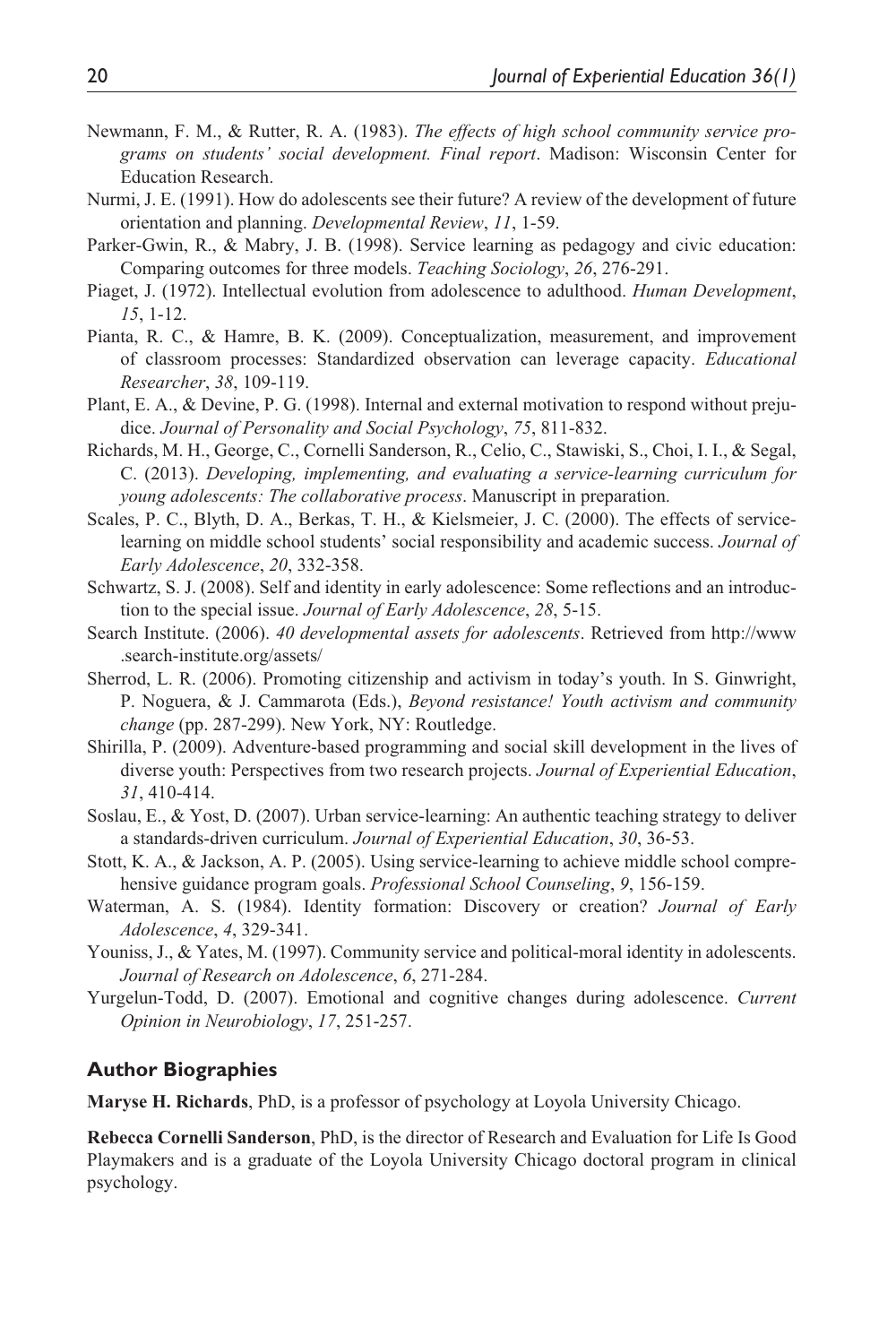**Christine I. Celio**, PhD, is a clinical psychologist in San Francisco and a graduate of the Loyola University Chicago doctoral program in clinical psychology.

**Jane E. Grant**, BA, is a fifth-grade teacher at John C. Coonley Elementary School in Chicago.

**Inhe Choi** is a community activist based in Chicago, and works as an independent consultant for nonprofit and philanthropic organizations.

**Christine C. George**, PhD, is an associate research professor in the Center for Urban Research and Learning at the Loyola University Chicago.

**Kyle Deane**, BA, is a doctoral student in clinical psychology at Loyola University Chicago.